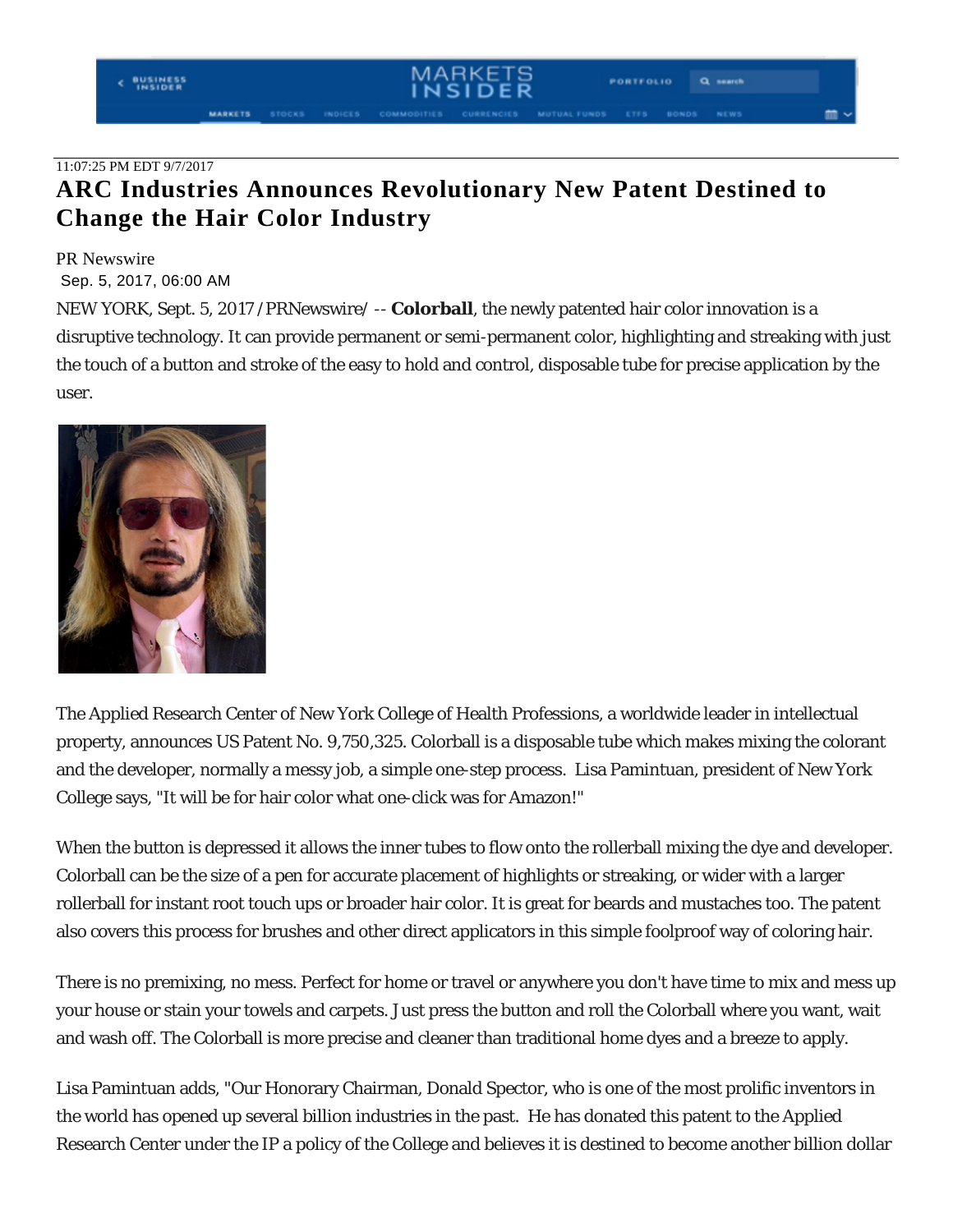industry like other of his past patents. There is already tremendous worldwide interest in this simple new patented product".

Spector is one of a few superstar inventors that deliberately stays under the radar. An article in Scientific Blogging Science 2.0 describes Spector as "The Most Prolific Living Inventor You've Never Heard Of." He has also been a futurist for Entrepreneur Magazine. He opened up the billion dollar hydraulic exercise industry with the Muscleworker (aka Bruce Jenner Exerciser) and Bristol-Myers Squibb, the multi-billion dollar big pharma company (which at one time owned Clairol), set up a separate division for Spector's patents including the first electronic air freshener, the Aroma Disc System. Spector's patents range from the first known app for location based advertising which became the basis for one of the first superapps, the first known patents for a cyber translation system, the first known patents for plant hyperbaric chambers, patents that predate the wearable biosensor market as well as hundreds of other patents and technologies. He has developed consumer products including those for Barbie, WWF, Disney, Sun Chemical, Symrise, Revlon, Sony and Macy's, as well as hundreds of products in medical equipment including UV LED's in ventilation systems for killing disease and surgical instruments for instant diagnosis.

Pamintuan elaborates, "The College is presently developing acupressure clothing with a major partner in addition to several other products. The Applied Research Center allows our small College to be an important leader in holistic health and to compete favorably with the intellectual properties of some of the largest universities and corporations in the world."

New York College has signed MOU's with Wake Forest Innovations, the commercialization enterprise of Wake Forest Baptist Medical Center as well as New York Medical College, part of the Touro University System. The College is currently in discussions with some of the largest companies in the world.

Colorball has been prototyped and will be in market test within 18 months.